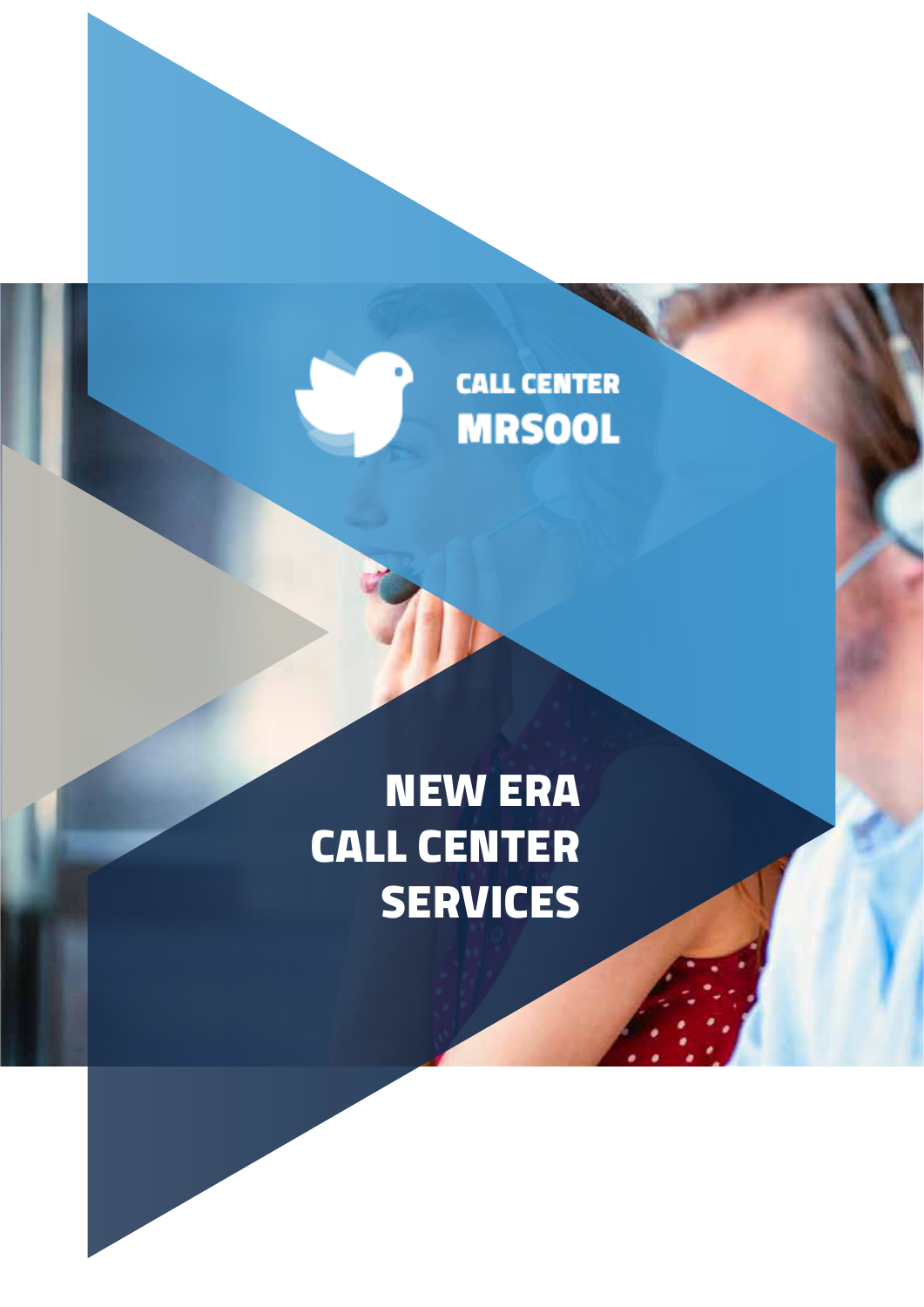**We have invested in developing systems and employing competencies to provide new solutions and innovative ideas that serve Mrsool clients to the fullest and competitive prices.**

77

**Khamis Alshaiba Alsheryani CEO & Founder**

## ABOUT US **MRSOOL**

**Mrsool for Call Center Services aims to enable all companies to operate advanced call centers at reasonable and competitive prices. Without the need to invest in purchasing equipment and systems for costly call centers, where through our intelligent solutions, you will be able to operate a professional advanced call center equipped with various features.**

**Mrsool Corporation has extensive experience in call center services, as we offer a wide range of products and services to call centers and customer service, starting with our strategic partnerships, who have extensive experience in preparing and designing call center systems in the appropriate form and style.**

**We also provide outsourcing services for call center employees by appointing customer service agents with extensive skills and experience to ensure that the tasks are performed to the fullest. The head office of Mrsool for Call Center Services is in the capital, Abu Dhabi, in the United Arab Emirates, and the corporation's branch is in Egypt. Customer service agents serve clients of companies and institutions that benefit from our outsourcing services, which is the model followed by major companies, which confirmed its effectiveness in Rationalizing expenses and raising service efficiency.**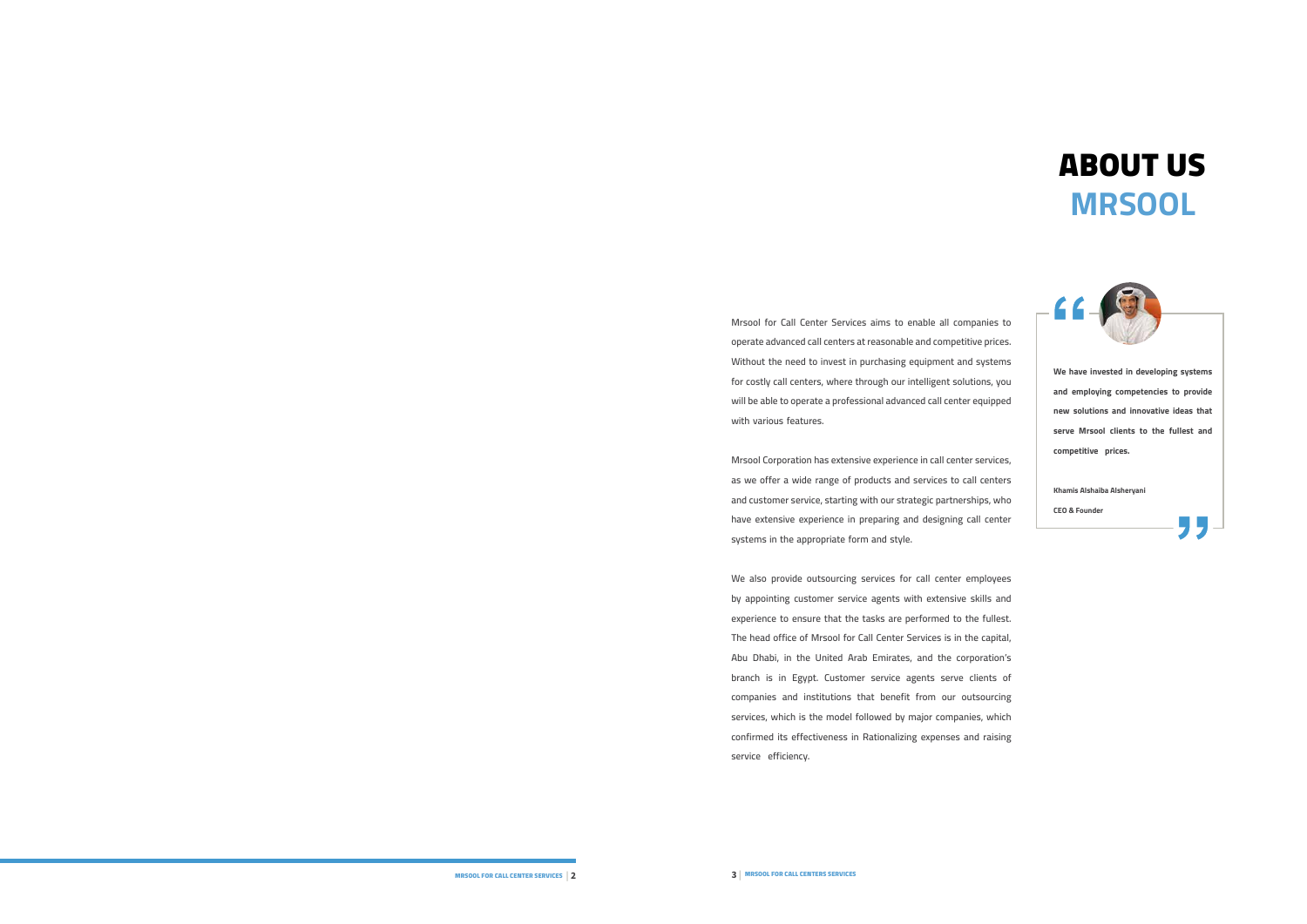

**Serving mrsool clients and maintaining the servces per the laws and regulations** 



#### BRANCH

**Specializes in employing customer service advisors and outsourcing services to handle calls.**

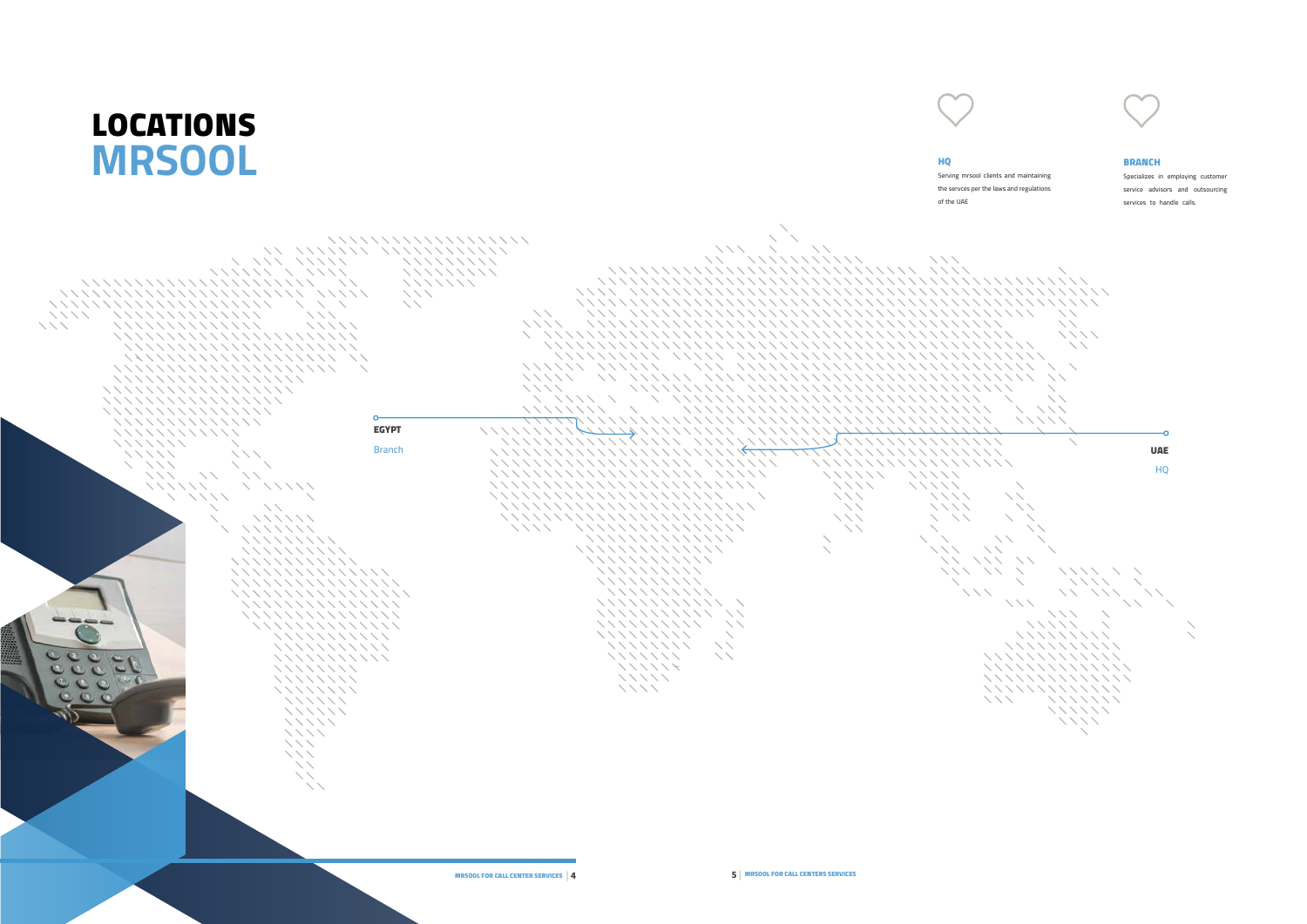နိဂ္ဂိနိ

### Automatic Call **Distribution**



### Call Recording



### Reports & Dashboards



### Interactive Voice Response

## SYSTEM SOLUTIONS

**Advanced cloud call center system**

**Provide an incredible customer experience while managing your contact center or call center team from anywhere, with a flexible + robust cloud call center software.**

- **• Incredibly easy to use (set up in minutes)**
- **• Built-in AI that transcribes calls in real time**
- **• Truly unified CCaaS + UCaaS in one platform**

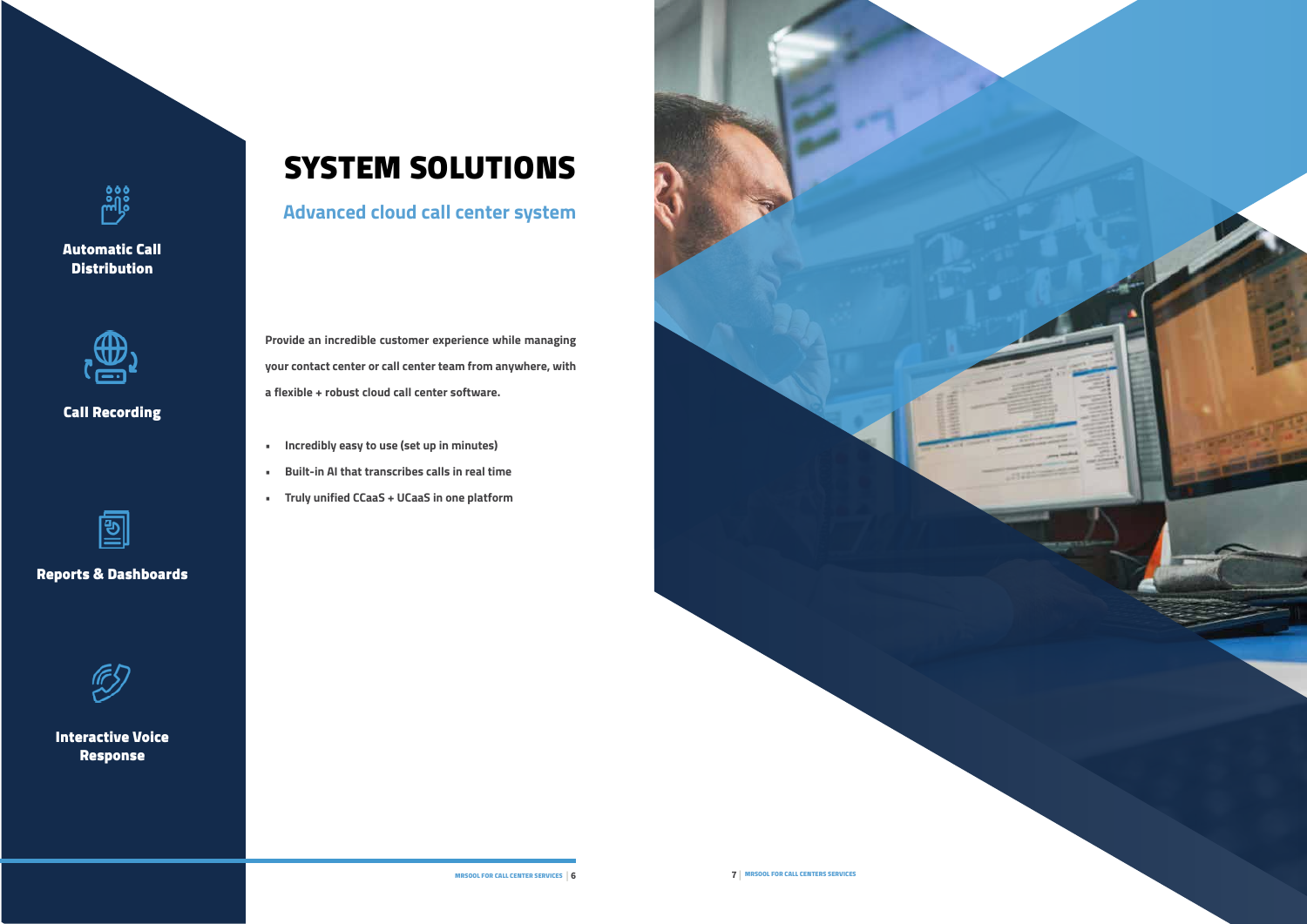#### TOOLS FOR SUPERVISORS

**You can't monitor every customer interaction in real time, but you can still help your agents provide a positive customer experience. Dialpad›s unique artificial intelligence technology, Vi, not only transcribes calls (in real time!), it shows supervisors the sentiment for each active call.**



### MASSIVE SCALABLILTY

**Not only is Dialpad easy to set up and implement without needing any hardware, you can also easily add (and remove) contact center agents, manage their phone numbers, and more—all in your Dialpad account. No equipment to ship out, and no server closets or office space needed. We›ll even help you port your existing numbers over.**

#### Advanced WEM capabilities

**Get real-time agent forecasting, quality management, scheduling, and more features—all in one fully integrated suite. You can turn support agent data and customer activity into easily digestible dashboards and give supervisors everything they need to improve agent productivity and maintain contact center performance.**



#### GREATER COST EFFICIENCIES

**Beyond the lower initial price tag, the total cost of ownership is also lower with cloud-based contact center solutions compared to traditional contact center technology. From hardware costs to setup and installation fees, to regular product updates, running a call center is typically much more budgetfriendly with a cloud option.**

#### CALL ANALYTICS & REPORTING

**To make sure your call center performance keeps improving, having access to call analytics is key. In Dialpad, you can track metrics like call volume patterns and call times to continuously optimize every step of your customer journey as much as possible.**

#### CALL ROUTING

**With Dialpad›s IVR (interactive voice response) feature, you can help your customers self-service and connect themselves to the right person or department quickly—just by setting intuitive routing rules for your IVR. Take that manual call routing work off your agents' hands (and give them more time to focus on improving customer satisfaction).**

 $\frac{1}{\left\langle \cdot \right\rangle}$ 



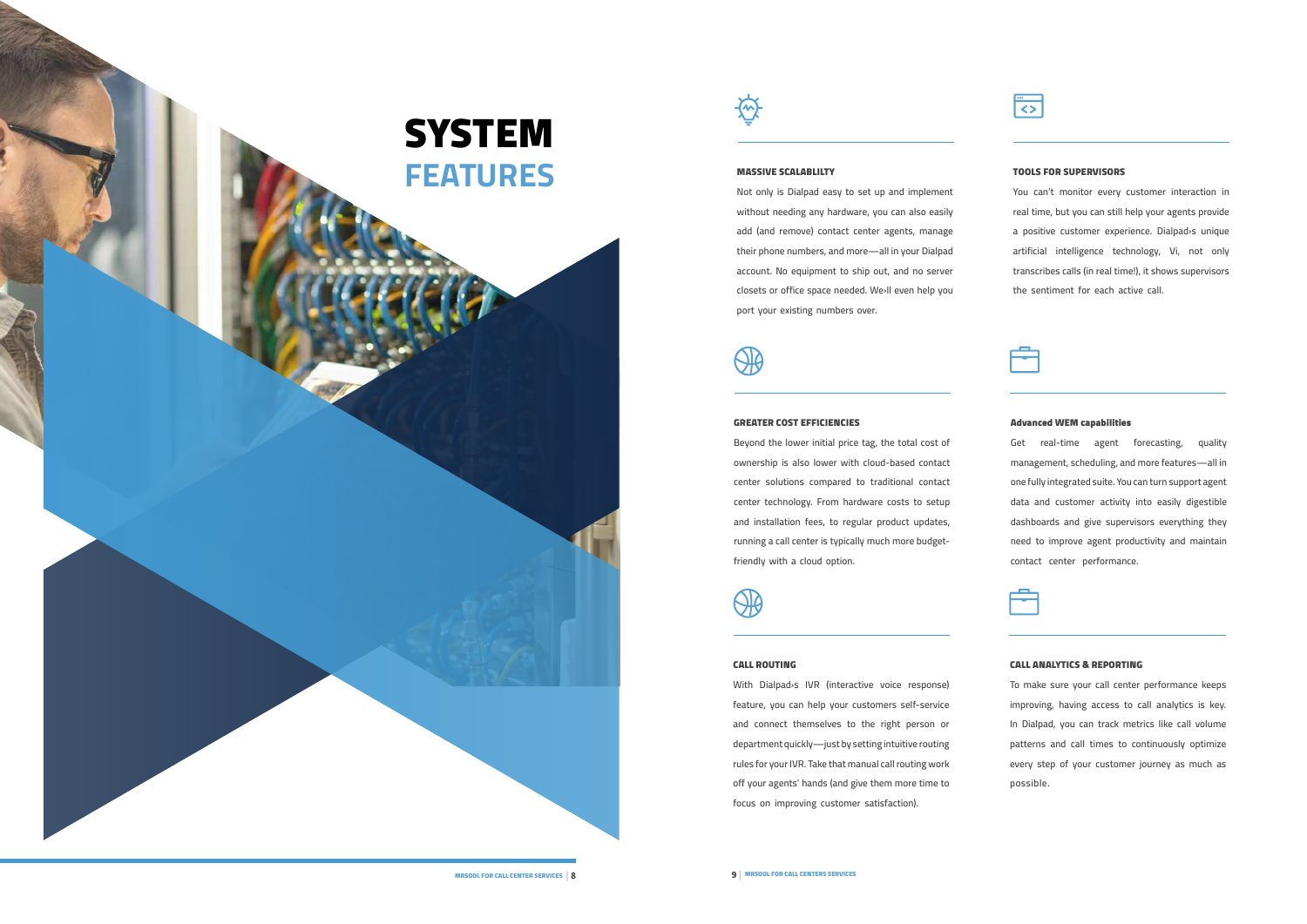पृष्ट IMPROVE



### COST CUTTING



SPEED 2

### EASY MONITORING

## OUTSOURCING

**Cutting your coat and re-focus on your business**

**Mrsool outsourcing service allows you to re-focus your time and resources on other aspects of the business, such as product development, content creation, and sales. Outsourcing the call center to Mrsool will cut your business costs and help you invest more into your business aspects. Our outsourcing service provides exceptional support services, placing outgoing calls, handling incoming calls, tracking key call center metrics, performing workforce management, providing outbound call center solutions, and uploading automated scripts.**

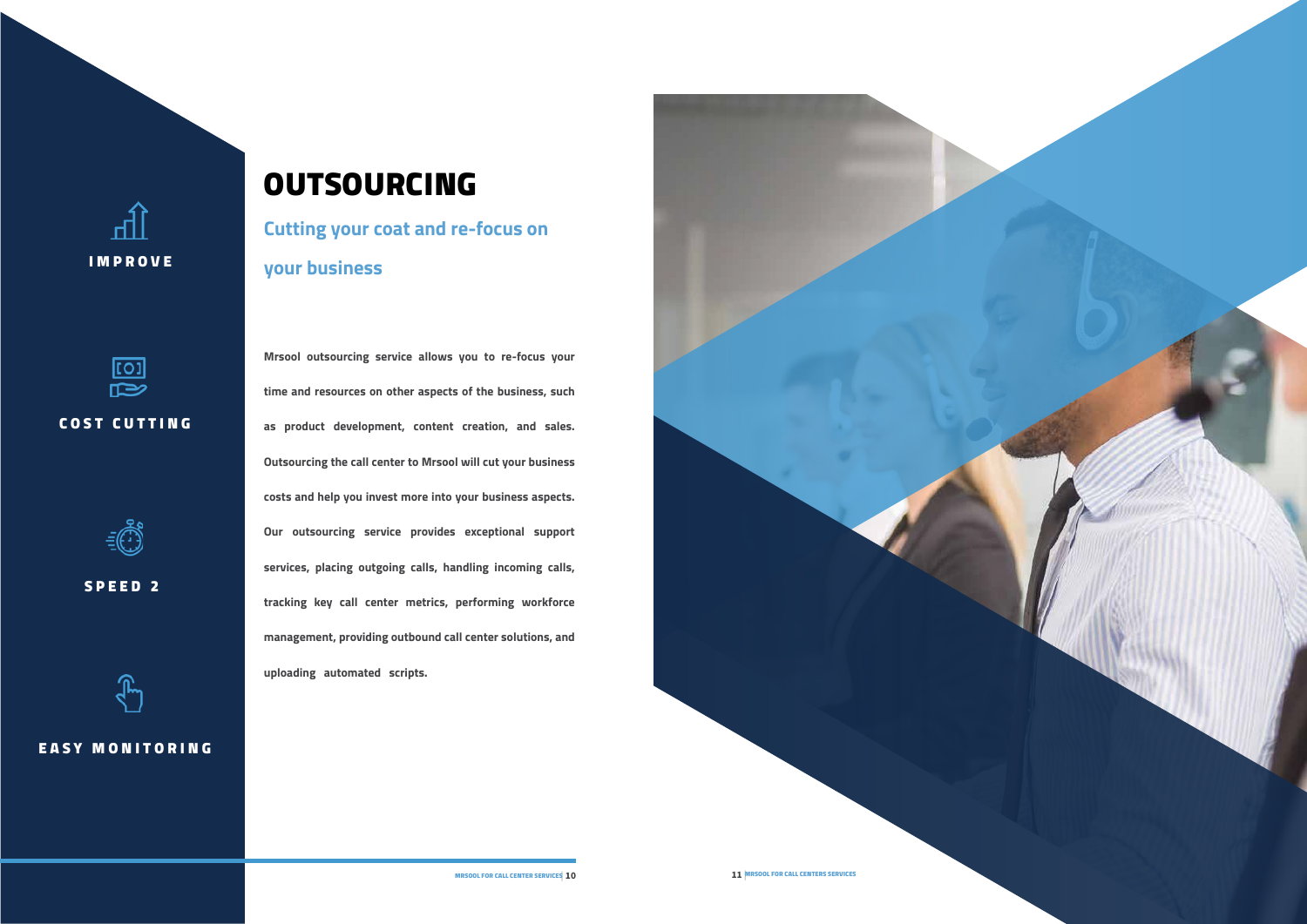#### INCREASED SALES RESULTS

**A -24hour answering service gives you round-theclock access to your customers. Engaging directly with customers is the most effective way to increase sales. With a 7/24 call center, you can generate more leads and close more deals through personalized interaction with your target market.**



### SUPERIOR CUSTOMER SERVICE

**You can deliver a superior customer service experience every time while focusing on what you do best – providing products and services to your customers. Let Mrsool handle your call center tasks and see the advantages of outsourcing customer service!**

#### Improved productivity & reduced costs

**Mrsool provides a cost-effective communications solution that saves your business time and money by seamlessly executing many of your company's routine responsibilities, such as sales, customer support, data entry, appointment-setting, afterhours dispatching, etc.** 

#### LIVE OPERATORS MAKE THE DIFFERENCE

**Mrsool motivated agents to work in tandem with our call center software to provide personable and automated support for high call volume times, crises like recalls, or simply assisting with your everyday business operations.**

**Our outsourcing service is designed to fulfill your information needs for the Call Center Industry in the UAE. We offer customized and effective call center services and solutions. We have a highly professional team and savvy market agents that can cater to all your needs, whether customer care, product support, telesales, or building a new customer base. We are well prepared to take on local and regional markets with the ability to cater to both English and Arabic audiences. Our agents undergo in-depth training on language skills, pronunciations, product knowledge, computer skills, delivery, and handling varied types of customers.** 

## OUTSOURCING **FEATURES**

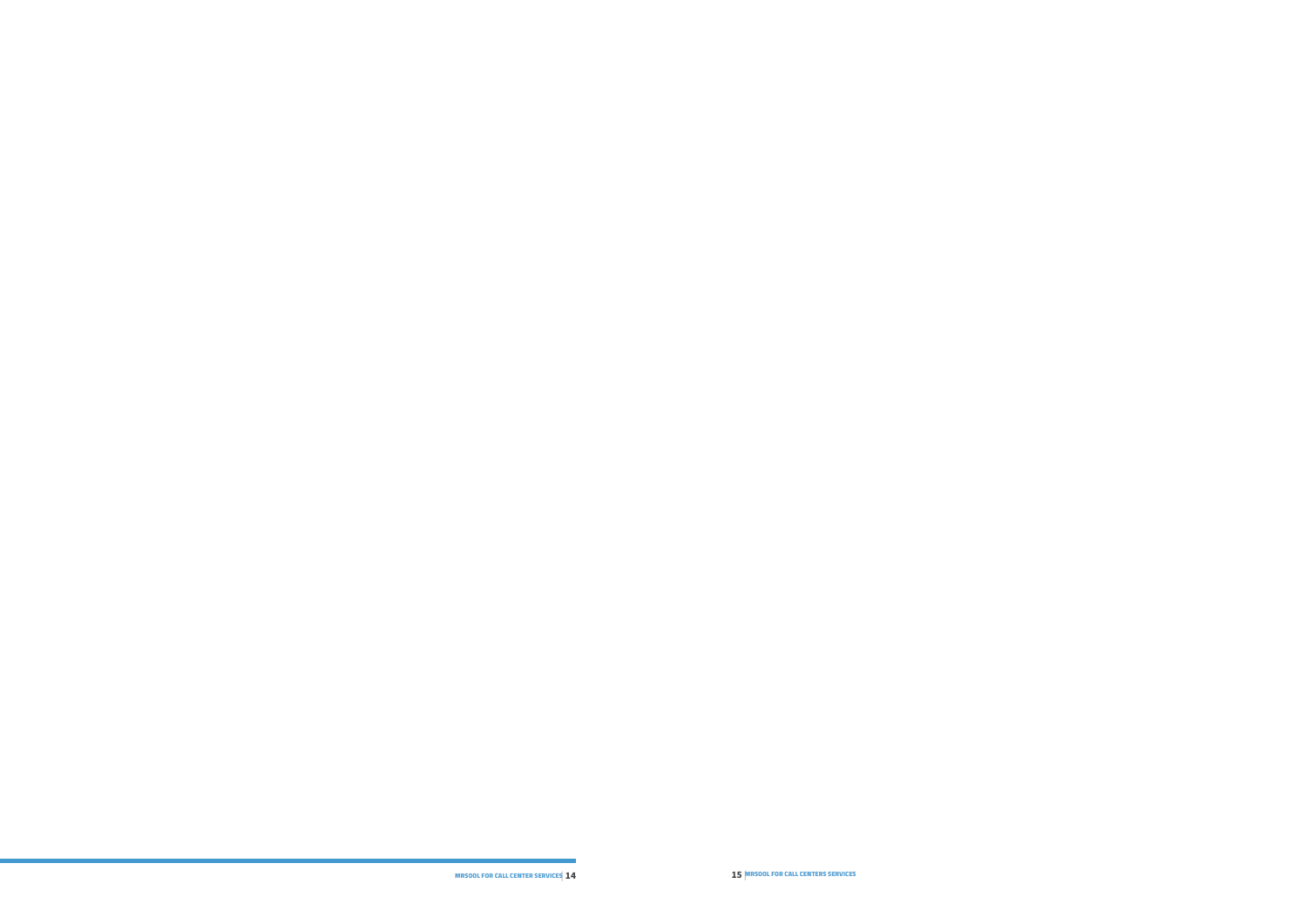



## CONTACT US

**Mrsool representatives are here to answer your inquiries and provide you with the best offers**

 $\overline{\overline{\overline{\overline{}}}}$ **https://www.mrsool.ae**

自 **Office 602, Shaheen Tower, Salam ST Abu Dhabi, UAE**